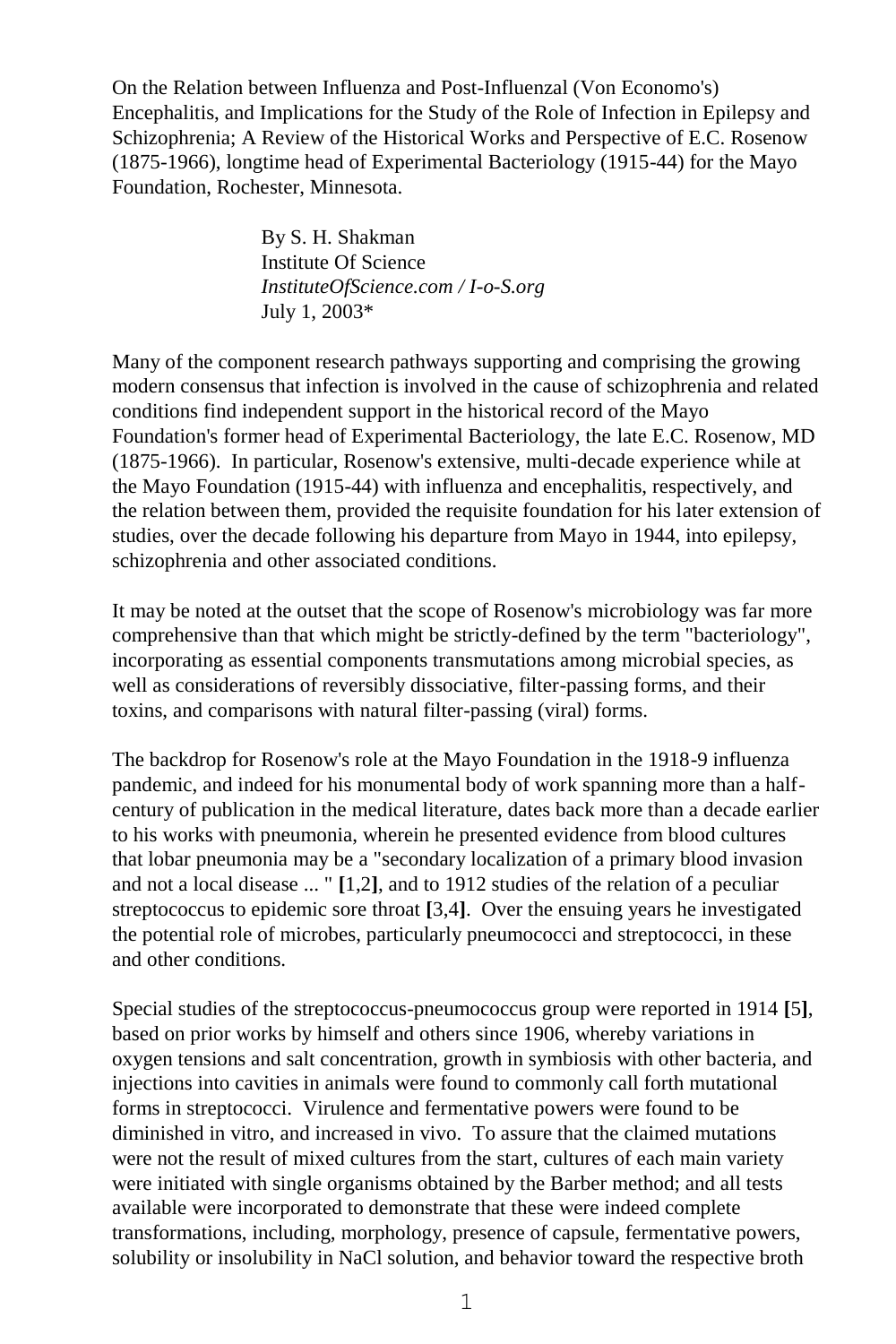culture filtrates (Marmorek's test).

Table 1. Transmutations; Streptococci to/from Pneumococci [5]

| Original strain Mutation |     |                  |      |  | (number of strains mutated) |
|--------------------------|-----|------------------|------|--|-----------------------------|
| S.hemolytic to           |     | S.rheumatism (1) |      |  |                             |
|                          |     | S.viridans       | (21) |  |                             |
|                          |     | pneumococci (3)  |      |  |                             |
|                          |     | S.mucosis        | (1)  |  |                             |
| S viridans to            |     | pneumococci (17) |      |  |                             |
|                          |     | $S.mucosus$ (2)  |      |  |                             |
|                          |     | S.hemolytic (10) |      |  |                             |
| pneumococci to           |     | S.hemolytic (11) |      |  |                             |
|                          |     | S.rheumatism (3) |      |  |                             |
|                          |     | S.viridans       | (7)  |  |                             |
| S.mucosis                | to. | hemolytic S. (5) |      |  |                             |
|                          |     | S.viridans       | (2)  |  |                             |

Also in 1914 he published details of his evolving methodology for making cultures from excised tissues, blood and other fluids through the use of tall tubes affording an oxygen pressure gradiant, from aerobic at the top to anaerobic at the bottom, aided by a sterile piece of tissue at the bottom if strictly anaerobic conditions are required. **[**6] Rosenow would continue to use fundamentally the same methodology for the next four decades, using calf or beef brain tissue to assure anaerobism at the bottom of the tubes as early as 1919 **[**7**]**; and modifying the method of isolating streptococci through the use of serial dilution cultures as early as 1935, associated with the finding that growth at higher dilutions often occurred despite absence at lower dilutions presumably due to inhibiting substances rendered inactive by dilution. **[**8**]**

The finding that relatively avirulent strains might be made virulent by successive animal passage, and the reverse by cultivation, along with other studies suggested to Rosenow that diseases of widely different symptomatology might be associated with microbes of related species but with differing infecting powers. Accordingly he undertook associated studies of other conditions of uncertain etiology, including conditions of the nervous system. In 1916 he reported that intravenous injections of cultures from multiple sclerosis, neuralgia, and multiple neuritis resulted in production of characteristic lesions in the spinal cord, dorsal nerve roots, and peripheral nerves, respectively, of experimental animals. **[**9**]**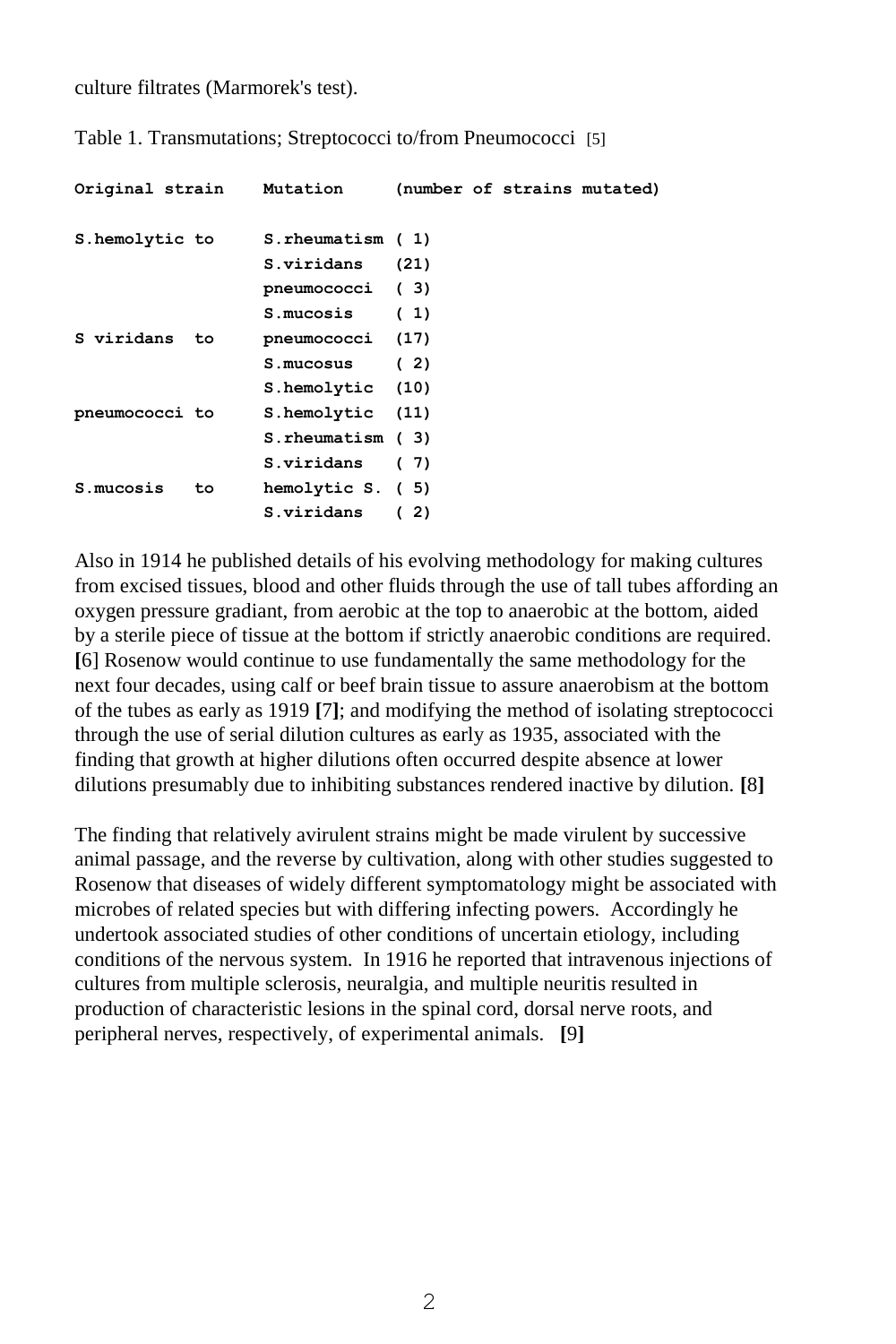|                    |        | % of Animals with Lesions in: |        |         |
|--------------------|--------|-------------------------------|--------|---------|
| Source of Bacteria | Spinal | Dorsal                        | Nerve  | Muscles |
|                    | Cord   | Roots                         | Trunks |         |
| multiple sclerosis | 58     | 0                             | 0      | 29      |
| neuralgia          | 6      | 83                            | 28     | 33      |
| multiple neuritis  | 5      | O                             | 79     | 27      |
| "Myalqia"          | з      | O                             |        | 93      |

Table 2. Intravenous Injection of Bacteria (Mixed, Primarily Streptococci) [9]

These results were to be revisited five years later as the basis of detailed studies of post-influenzal encephalitis, this as a sequel to his major involvement on behalf of the Mayo Foundation with the 1918-9 influenza pandemic.

In Rosenow's words, "The epidemic was severe, and the need and the demand for vaccination were great; a large number of cases were available for bacteriologic study, and to supply the proper strains for the vaccine. ... Owing to the foresight of the founders of the Mayo Foundation, necessary funds to meet the emergency were available. A large amount of the vaccine has been prepared and sent gratis on request to numerous physicians on condition that reports of the results be returned." **[**10**]**

On the basis of responses involving nearly a half-million persons, it was reported that unvaccinated persons were more than three times as likely to contract influenza, and six times as likely to die, as compared to persons receiving three prophylactic inoculations.

| Twore of recognition replacement specification in an all complete |           |                            |           |        |  |  |
|-------------------------------------------------------------------|-----------|----------------------------|-----------|--------|--|--|
|                                                                   | Number of | Incidence per thousand of: |           |        |  |  |
|                                                                   | Persons   | Influenza                  | Pneumonia | Deaths |  |  |
| One inoculation                                                   | 26,936    | 118.2                      | 8.7       | 3.0    |  |  |
| Two inoculations                                                  | 23,348    | 97.0                       | 3.04      | 2.62   |  |  |
| Three inoculations                                                | 93,476    | 87.9                       | 4.4       | 1.43   |  |  |
| Not vaccinated                                                    | 345,133   | 281.8                      | 21        | 8.55   |  |  |
|                                                                   | 488,893   |                            |           |        |  |  |

Table 3. Results reported in questionnaires from all sources [10]

Whereas Rosenow's initial vaccine used in 1918 had contained a small portion of influenza bacilli, these were rarely found later in the epidemic and thus were omitted from the vaccines used in this report; for the most part these reported vaccines were comprised of mixed cultures of fixed types of pneumococci (30%), pneumococci group IV and allied green-producing diplostreptococci (40%), hemolytic streptococci (20%) and staphylococcus aureus (10%). Of these, Rosenow suggested "that of all the bacteria isolated, the somewhat peculiar green-producing streptococcus or diplostreptococcus is the most important. This organism is present in large numbers at the very outset of symptoms of influenza and of the accompanying pneumonia; it is commonly present after death." Further, intraperitoneal injections of sputum or mass cultures in animals resulted in death, usually from invasion of the greenproducing streptococci or pneumococci; and intratracheal injections closely simulated influenzal pneumonia.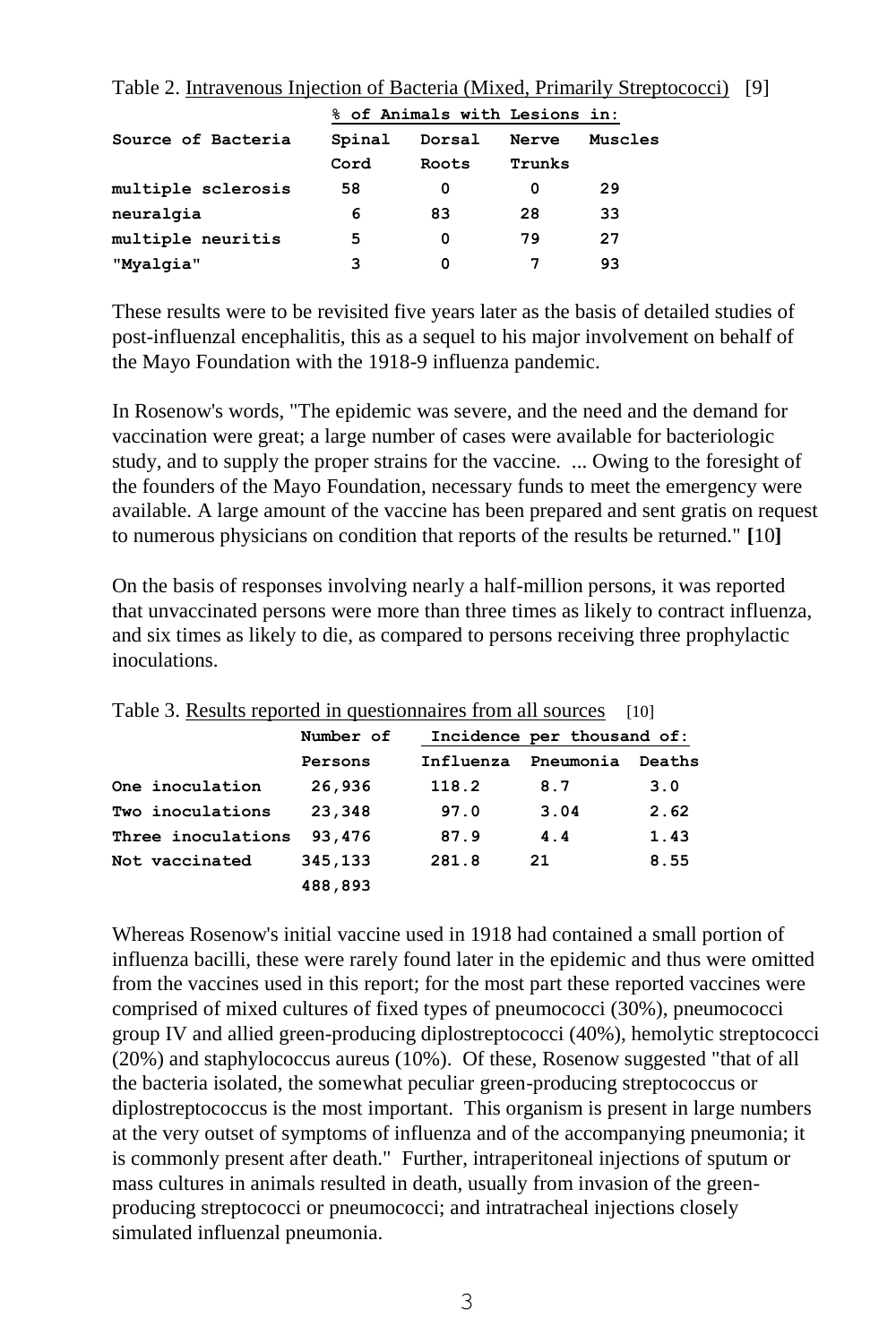In 1924 Rosenow discussed the extreme specificity of the characteristic greenproducing streptococci, particularly in the case of nervous system diseases. In addition to the 1916 results for nervous system diseases discussed above, he cited the reproduction of characteristic lesions in intervertebral ganglions in rabbits and dogs by IV injection of green-producing streptococci from herpes zoster; in the posterior or sensory roots of rabbits, in the case of intercostal neuralgia; in the sheaths of large nerve trunks, in the case of sciatica; and paralysis with hemorrhagic lesions in the cord, in a series of animals, from infectious transverse myelitis.

These results had prompted him to apply these same methods, over a four-year period from 1921 to 1924, to the study of epidemic encephalitis, and encephalitis contacts, epidemic hiccup, spasmodic torticollis and respiratory arrhythmia (plus normal controls). In these conditions, he noted a constant finding of a low grade pharyngitis, and, as in his earlier experiments with other nervous system diseases, was able to isolate a similar streptococcus using methods affording a gradient of oxygen pressure.

Whereas intravenous injections had been found to yield striking results in the case of some nervous system conditions such as MS, neuralgia and multiple neuritis, it was found that intracerebral injections of small amounts of suspensions (in NaCl solution) were more likely to produce characteristic symptoms in the case of encephalitis. This method enabled the production of "profound lethargy never before seen or described in rabbits" from a fatal case of epidemic encephalitis, and similar results from eighty-one additional cases of various forms of encephalitis. **[**11**]**

It was noted that in sharp contrast to the production of epidemic or other forms of encephalitis by intracerebral injection of a strain from epidemic encephalitis, intratracheal injection of this strain produced little or no effect. However, following a series of rapid animal passages the virulence increased whereby intracerebral injection produced acute encephalitis associated with meningitis, and intratracheal injection produced marked hemorrhagic edema of the lungs associated with leukopenia. Rosenow stated at the time that these were "experimental facts in accord with the observation that epidemics of encephalitis usually follow, or occur coincidental with, influenzal outbreaks." **[**12**]**

In 1928 Rosenow followed up on his earlier results, noting that they had been recently confirmed by Evans and Freeman **[**13**]**.

At this time he reported results of further experiments involving encephalitis and other nervous system diseases. He noted as particularly striking, among rabbits injected with organisms from epidemic encephalitis, a high percentage exhibiting lethargic behavior, 54%, compared to much lower percentages of such behavior in rabbits injected with organisms from other strains. In those rabbits exhibiting lethargy, "It varied in intensity and duration from slight somnolence lasting for a day or two to deep sleep continuing for a number of days, from which the animal could be aroused only with difficulty." It was noted that certain symptoms such as ataxia, tremors, hyperpnea and paralysis are relatively common in most of the conditions in this study, particularly in fatal cases; and in the case of parkinsonian encephalitis,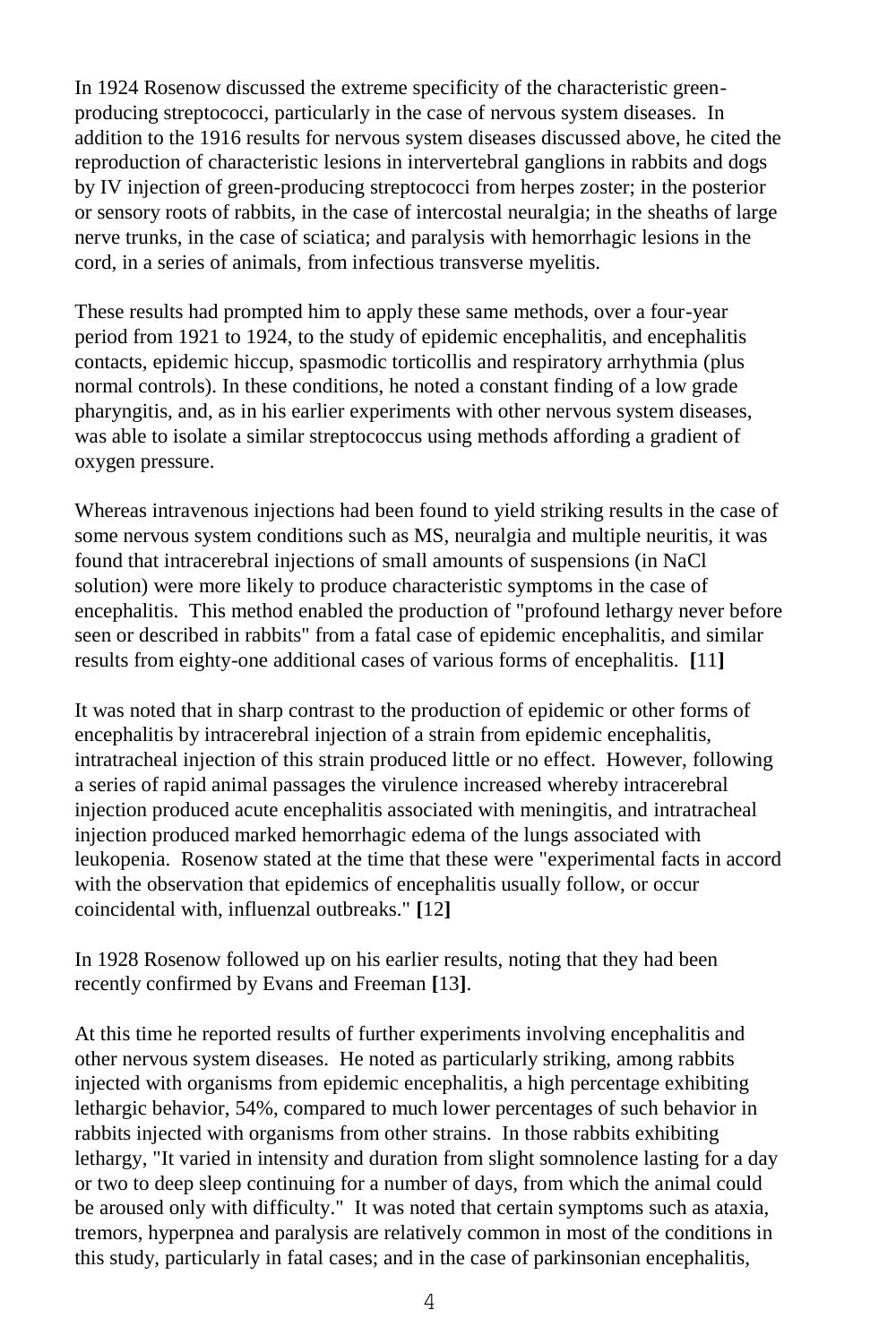that ataxia and tremors were "often pronounced", despite a lack of particularly high incidence among symptoms listed.

|                           |          | Percent Incidence in Rabbits: |    |        |
|---------------------------|----------|-------------------------------|----|--------|
| Source of strains         | Number   | % Spasms of                   | ℁  | ℁      |
|                           | Injected | Diaphragm Lethargic           |    | Ataxia |
| Epidemic Hiccup           | 15       | 33                            |    | 33     |
| Epidemic encephalitis     | 50       | 2                             | 54 | 20     |
| Myoclonic encephalitis    | 31       | 3                             | 9  | 23     |
| Parkinsonian encephalitis | 128      | 2                             | 2  | 38     |
| Respiratory arrhythmia    | 20       | 0                             | 5  | 45     |
| Spasmodic torticollis     | 52       | 0                             | 0  | 44     |
| Chorea                    | 52       | 0                             | O  | 57     |

Table 4. Symptoms in Rabbits from Intracerebral Injection of Streptococci [11]

Over the years numerous investigators were able to replicate Rosenow's results through strict adherence to his protocols. **[**14**]** The extreme specificity noted by Rosenow in the case of nervous system diseases was independently and dramatically characterized by others who witnessed his results. For example, Jarlov and Brinch described how "Rosenow ... demonstrated in his laboratory an experiment on a single rabbit which was infected with material from a patient who had died under violent encephalitic hiccoughs. Already 48 hours after the injection, the animal died in front of the visitors' eyes after having hiccoughed violently for several hours." **[**15**]**

And Rowntree had related how Rosenow was able to "repeatedly by intracerebral injections ... set off syndromes in rabbits the exact counterparts of the clinical manifestations observed in the patients - especially tics of one kind or another. When the patient and the rabbit were placed side by side the resemblance of syndromes [was] often unbelievable and at times almost ludicrous and suggestive of plagiarism. ... he prepared autogenous vaccines that worked miracles in innumerable patients." **[**16**]**

In 1929 Rosenow reported that viability and specific properties of streptococci could be preserved for long periods of time in dense suspensions in two parts glycerol to one part saturated NaCl solution. **[**17**]** Use of such suspensions was retained as a tool throughout the remainder of Rosenow's career. He would later report that heatkilled vaccines prepared from dilutions of these suspensions were much less toxic and more antigenic than vaccines prepared directly from cultures and elicited a more rapid and more favorable, response." **[**18**]**

In 1933 Rosenow recorded seasonal changes in cataphoretic measurements as well as similarities between organisms isolated during convalescence from influenza and those from remote cases of chronic encephalitis. He also noted a "striking parallelism" between measurements of streptococci from ill persons and those from the raw milk supply during epidemics, and the return to normal patterns of both after the epidemics. These results were cited as further evidence of a role for these organisms in both influenza and encephalitis. **[**19**]**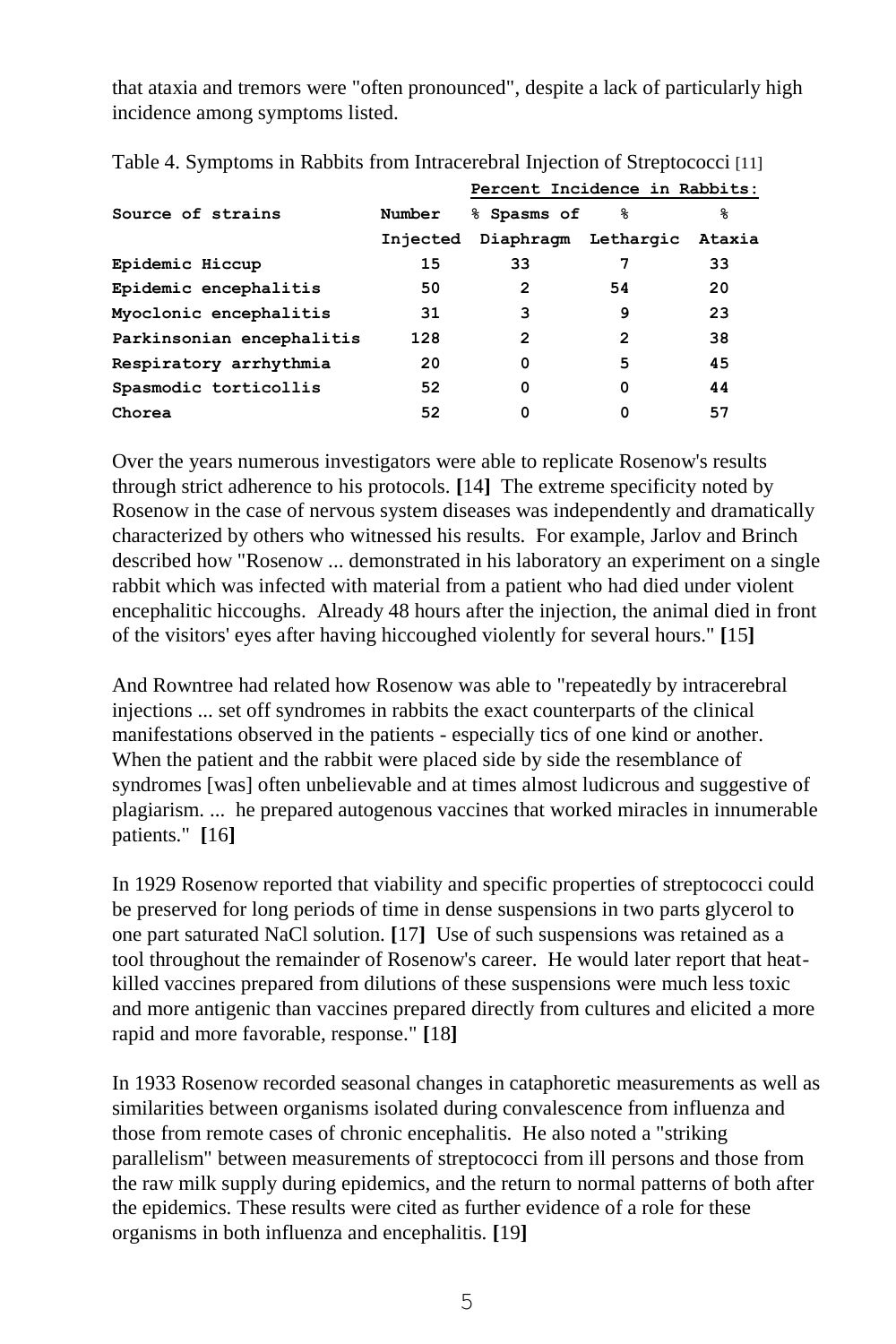In 1935 he reported on a new medium for cultivation of the streptotoccus, autoclaved chick mash; intracerebral inoculation of streptococci cultured in this medium enabled the replication of typical lesions of encephalitis, both in type and distribution, as well as symptoms; whereas the streptococcus from encephalitis that had been derived from dextrose-brain broth had enabled replication of symptoms, but lesions induced had often been atypical both in type and distribution. Added attributes of this chick mash medium were that it was highly favorable for rapid growth and long-term maintenance of viability of streptococci, and it did not turn acid from growth of streptococci. **[**20**]**

But its two most remarkable attributes were that (a) on prolonged storage of streptococci in the chick mash medium, changes in agglutinative titer and virulence occurred seasonally in accord with current epidemics of encephalitis and respiratory infection, and (b) as cultures in the chick mash medium became old, very small and filtrable forms appeared, which were found to behave "quite like the 'natural' viruses of these diseases." **[**21**]** Thus, with this new medium Rosenow was able over the next two decades to more fully explore prospective relations of the streptococcus to seasonal epidemics; as well as the relation between the streptococcus and dissociative filtrable forms, and between these "artificial" filtrable forms and the natural virus.

Noting that changes in cataphoretic velocity and virulence of streptococci had been induced by exposure to the high frequency field, by Rosenow and others as early as 1933, and that mutations or dissociations in bacteria and viruses had been produced by others on exposure to x-rays, ultraviolet, and other radiation, Rosenow hypothesized that the responsible agent for the observed changes may be some form of radiant energy. **[**21**]** This hypothesis was tested in three long-lasting storage experiments, in which organisms derived from "neurotropic" (poliomyelitis) and "pneumotropic" (from influenza) sources were stored (in the chick mash medium) in a mine 5000 feet under limestone and compared with samples stored (in this same medium) at ground level where they would be exposed to solar radiation and also in a lead-lined safe where they would not be so exposed. Rosenow found that the samples exposed to radiation changed properties seasonally, as indicated by measurements of cataphoretic velocity, but that samples shielded from solar radiation did not change. **[**22**]** In contrast, organisms stored at ground level for up to 7 years in glycerol-NaCl (2:1) suspensions were found to retain their original specificity regardless of season or current epidemic.

In a subsequent series of experiments, Rosenow was able to demonstrate parallel altered infectivity in the case of both non-filtrable (streptococcal) and filtrable forms in accord with seasonal occurrence of neurotropic and pneumotropic epidemics respectively. **[**23**]** The concept of a phasal nature of the involved organisms, critical to an understanding of how Rosenow's well-documented and monumental studies of the role of streptococcal forms in a range of diseases might be integrated with bodies of work implicating filtrable (viral) forms, was by no means originated by or isolated to Rosenow's works.

As precedents he prominently cited the 1927 work of Phillip Hadley and his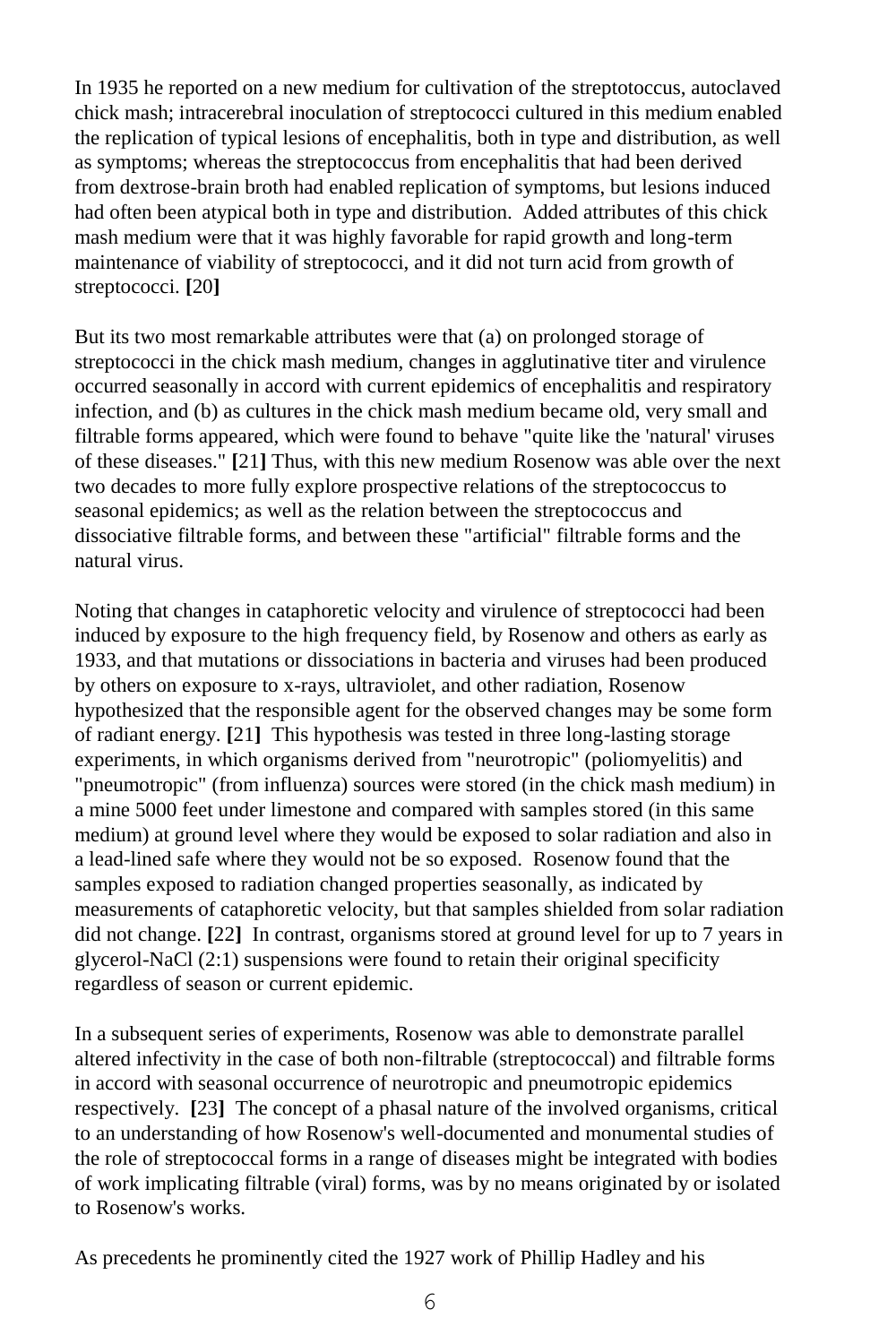comprehensive discussions of the large body of earlier literature on dissociation, including numerous investigators from the 19th Century. These included Nägeli, who in 1877 advocated extreme variability, and Cohn, whose contrary views had become the accepted dogma after being adopted by Robert Koch and followers. Hadley had discussed in detail "an ever-increasing mass of evidence pointing to the instability of bacterial species [which] ... may have a more significant bearing on problems of virulence, infection and immunity than many have supposed." **[**24**]**

While results from preliminary studies of epilepsy and schizophrenia, conducted in association with studies of other conditions as early as 1935, were noted as "highly suggestive", it was not until 1943-4 that Rosenow was able to undertake a more concentrated study of cases of epilepsy and dementia precox at Rochester, Minnesota State Hospital from an infectious standpoint. Following his retirement from Mayo in 1944, he was able to resume full time studies in this area a year later at Longview Hospital in Cincinnati Ohio. Results of this work were published in a three-part series of articles in 1947-8 **[**25**]**.

Part I of this series recorded (in 14 tables) results of agglutination, agglutinin absorption, and precipitation experiments between streptococci, streptococcal polysaccharides, and/or nasopharangeal swabbings from patients; and serum of patients, thermal **[**26**]** antibody, and/or serums of and antiserums prepared in horses and rabbits. **[**25(a)**]** For example, Table 5 below illustrates some results of his agglutination experiments:

Table 5. Agglutination of Alpha Streptococci Isolated in Studies of Epilepsy, Schizophrenia and Arthritis by Serums of Persons Suffering From these Respective Conditions **[**25(a)**]**

|               |           | Percent of Total Possible Agglutination by<br><b>Serum of Persons Suffering From:</b> |                         |    |         |  |
|---------------|-----------|---------------------------------------------------------------------------------------|-------------------------|----|---------|--|
|               |           |                                                                                       |                         |    |         |  |
|               |           | Epilepsy                                                                              | Schizophrenia Arthritis |    | Control |  |
| Source of     | Number of |                                                                                       |                         |    |         |  |
| Streptococci  | Strains   |                                                                                       |                         |    |         |  |
| Epilepsy      | 23        | 64                                                                                    | 45                      | 19 | 20      |  |
| Schizophrenia | 22        | 45                                                                                    | 68                      | 26 | 19      |  |
| Arthritis     | 43        | 14                                                                                    | 19                      | 53 | 16      |  |

Part II of this three-part series reported on symptoms and signs in rabbits and mice following intracerebral inoculation of streptococci from persons with epilepsy and schizophrenia. **[**25(b)**]** Part III recorded cutaneous reactions in persons with schizophrenia and epilepsy to intradermal injection of antigen and natural and in vitro streptococcal antibody, comparisons of results on admission and recovery, and comparative results for relatives and married couples. Also incorporated were effects of electro-shock in relation to circulating antibody and antigen, as reflected in cutaneous reactions. He concluded that the data implicated "specific types of alpha streptococci of low general but high and specific 'neurotropic' virulence ... [which] produce neurotoxins which have predilection for certain structures in the brain and thus may play a role in pathogenesis ... " of epilepsy and schizophrenia. **[**25(c)**]** (Rosenow's antibody-antigen tests were based on and a new application of Foshay's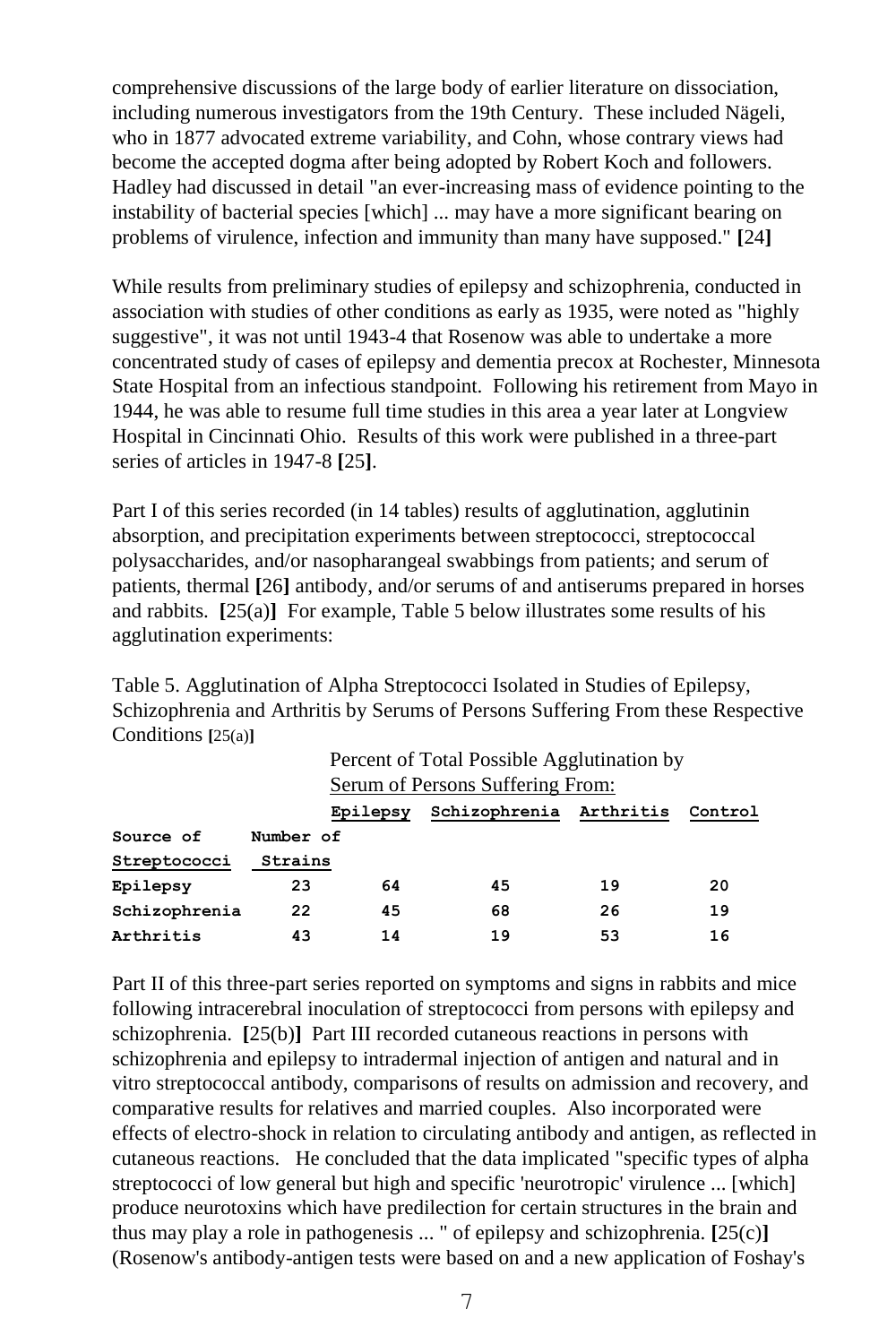classic 1936 work **[**27**]**.)

Also in 1948, in an article recapping studies of multiple sclerosis, Rosenow provided details of animal experiments indicating a great degree of specificity as among nervous system diseases, including schizophrenia, epilepsy, poliomyelitis and MS:

|                  |              | (% Symptoms in rabbits; and % positive brain cultures) |          |       |    |
|------------------|--------------|--------------------------------------------------------|----------|-------|----|
| Organism from:   | Normal       | Schizophrenia                                          | Epilepsy | Polio | MS |
|                  | Control      |                                                        |          |       |    |
| % Died           | 25           | 87                                                     | 74       | 46    | 60 |
| % Hyperactivity  | $\mathbf{2}$ | 87                                                     | 25       | 26    | 36 |
| % Tremors        | 4            | 79                                                     | 75       | 33    | 70 |
| % Spasms         | $\mathbf{2}$ | 21                                                     | 75       | 35    | 23 |
| % Convulsions    | 0            | 3                                                      | 34       | 2     | 1  |
| % Ataxia         | 16           | 10                                                     | 13       | 23    | 66 |
| % Nystagmus      | 7            | 0                                                      | 5        | 2     | 29 |
| % Paralysis      | 8            | 9                                                      | 16       | 70    | 49 |
| % Positive Brain |              |                                                        |          |       |    |
| Cultures         | 25           | 83                                                     | 93       | 91    | 62 |

Table 6. ANIMAL EXPERIMENTS Schizophrenia, Epilepsy, Polio, MS **[**28**]**

It may also be noted that histamine was reported to decrease antigen and increase antibody.

In a subsequent article Rosenow reported production of epilepsy in mice by intracerebral injection of streptococci, recording spasms in 93% and convulsions in 69% of 130 mice inoculated, versus spasms in 7% and convulsions in 2% of 44 control mice. In this article he discussed an apparent prenatal passage of epilepsy, this in the case of a pregnant mouse intracerebrally inoculated with a streptococcus cultured from a case of epilepsy; one of four offspring died in a grand mal seizure several weeks after birth. A pure culture of streptococcus was isolated from the brain, and produced spasms in 19 and convulsions in 16 of 22 mice that were repeatedly inoculated intranasally. Notwithstanding these results and modern documentation of a higher than normal incidence of epilepsy in association with autism, there seems to have been no mention of the latter by Dr. Rosenow in this or other discussions of epilepsy. **[**29**]**

One of the most unusual sets of experiments conducted by Rosenow followed from an unexpected occurrence in a study of a prison population. Nervous prisoners with intercurrent arthritis, myositis, stomach ulcer or respiratory infection reacted not only to specific respective "thermal" (artificial) antibody, but even more strongly to antibody from streptococci isolated in studies of chronic encephalitis. This led to study of violent criminality from a bacteriologic standpoint, where it was found that streptococci isolated from incorrigible prisoners in accord with Rosenow's methodology, on intracerebral inoculation, tended to produce behavior which in some respects simulated incorrigible behavior. This included "severe tremors and excitation, hyperirritability, dashing about wildly, jumping up at the wall of the cage at repeated intervals, burying the head in bedding on the floor or under other mice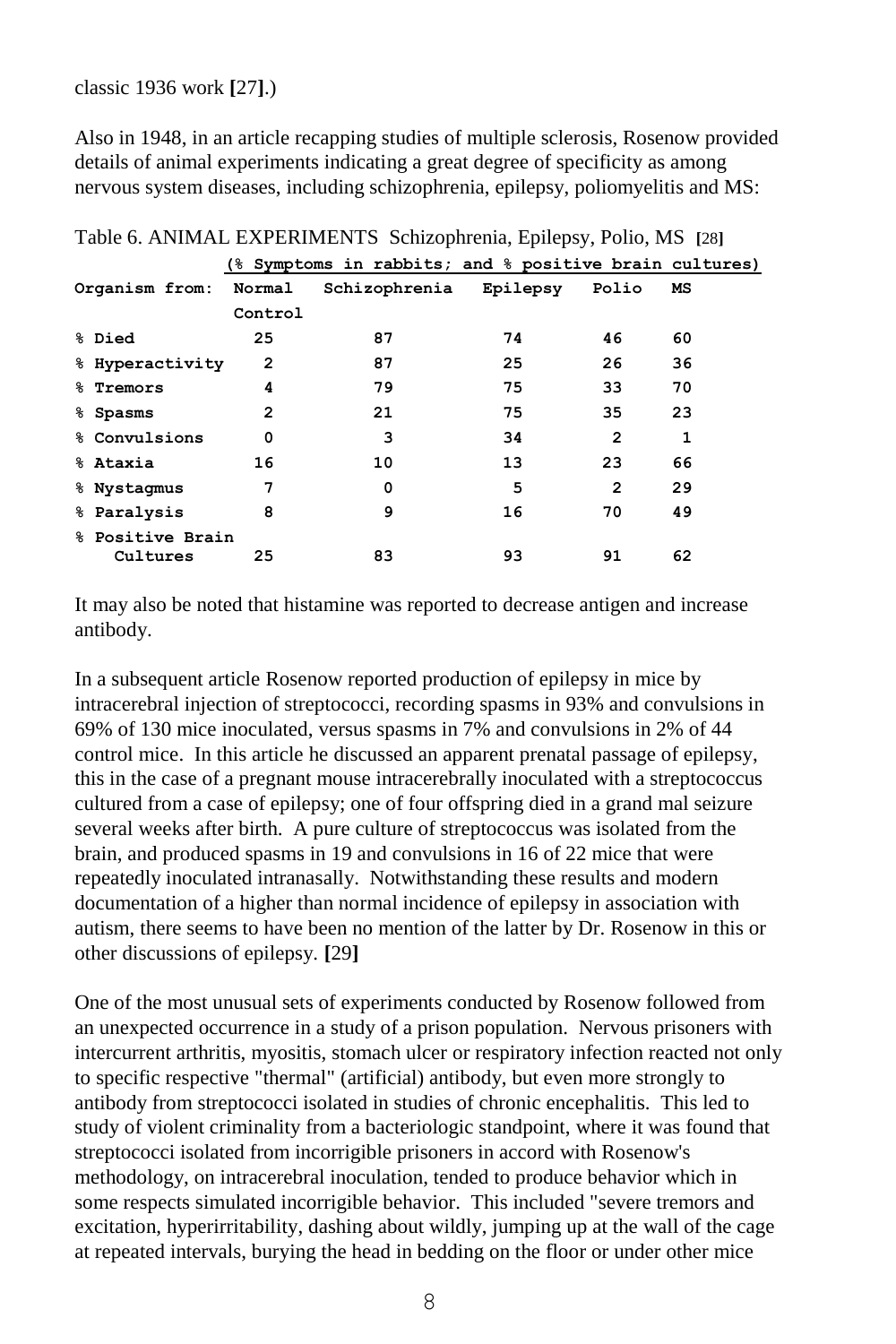and dashing over the huddle of more normal mice. Others walked slowly about in a dazed manner." Cutaneous reactions and agglutinative titer tests substantiated specificity of infection associated with incorrigibility. **[**30**]**

In his last article specifically directed at schizophrenia and related disorders, Dr. Rosenow once again emphasized that "These highly specific results were obtained by the use of special methods. The usual methods did not suffice." Herein he reported results of numerous additional sets of tests involving cutaneous reactions and agglutinative titer, and indicating specificity of infection with organisms cultured exclusively from nasopharyngeal swabbings. These included cutaneous reactions to thermal antibody, to the implicated streptococcus before and after vaccine, and to antibody with and without chlorpromazine and before and after oral chlorpromazine.

Additional agglutinative titer tests reported involved pooled blood serum, blood and spinal fluid on admittance, A.M. urine specimens, serum by season, serum and urine in relation to chlorpromazine, serum with and without chlorpromazine, A.M. urine with and without chlorpromazine, and serum on admittance and later in relation to chlorpromazine. It may be noted that based on these tests chlorpromazine was contraindicated immunologically.

In this article Rosenow also reported positive correlations between schizophrenia and some psychoneurotic and psychophysiologic disorders in terms of agglutinative titer of blood serum, in sharp contrast to distinctly negative results for well controls and chronic brain syndromes due to syphillis. He also found surprisingly strong indications of specificity (for an infectious agent isolated from schizophrenia cases) in cases of "mental deficiency", implying that such a condition might be amenable to therapy, etc. Also noted were relatively higher agglutinative titers of patients on admission during Winter and Spring, as compared to lower levels in Summer and lowest in Autumn.

Rosenow's conclusion: "It is realized how contrary to current psychiatric tenets the concept that schizophrenia and related mental disorders can possibly be due to an infectious process, but the results of bacteriological studies by the special methods used indicate that such is nevertheless the case." **[**31**]**

1. Rosenow, E.C., The Blood in Lobar Pneumonia, with remarks concerning treatment, JAMA 44:871-873, (March 18) 1905, 871-3.

2. Rosenow, E.C., Virulent pneumococci, opsonin, and phagocytosis. Illinois Med. Jour. 13: '3-19. 1908.

3. Rosenow, E.C., An epidemic of sore throat due to a peculiar streptococcus. Jour. Am. Med. Assn. 58:773, 1912. (With D. J. Davis.)

4. Rosenow, E.C., A study of streptococci from milk and from epidemic sore throat, and the effect of milk on streptococci. Jour. Infect. Dis. 11:338-346 1912.

5. Rosenow, E.C., Transmutations within the streptococcus-pneumococcus group. Jour. Infect. Dis. 14:1-32, 1914.

6. Rosenow, E.C., The newer bacteriology of various infections as determined by special methods, JAMA LXIII (Sept. 12, 1914), 903-908.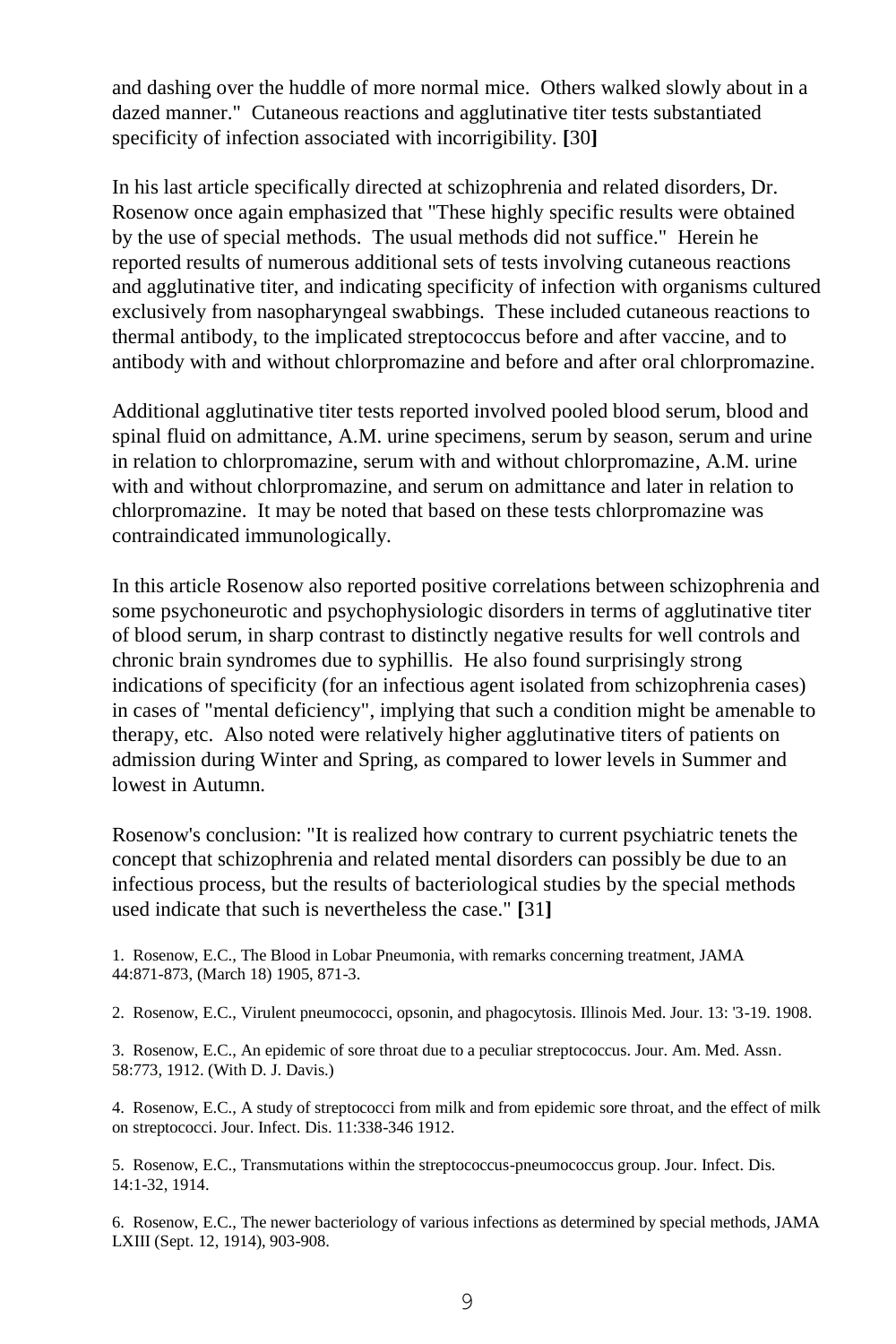7. Rosenow, E.C., Studies on elective localization. Focal infection with special reference to oral sepsis. Jour. Dental Res. 1:205-267, 1919.

8. Rosenow, E.C., The relation of streptococci to the viruses of poliomyelitis and encephalitis: preliminary report. Proc. Staff Meetings of Mayo Clinic 10:410-414 (June 26) 1935.

9. Rosenow, E.C., Elective localization of bacteria in diseases of the nervous system. Jour. Am. Med. Assn. 67:662-665, 1916.

10. Rosenow, E.C., Studies in influenza and pneumonia. IV. Further results of prophylactic inoculation. Jour. Am. Med. Assn. 73:396-401, 1919. (With B. F. Sturdivant.)

11. Rosenow, E.C., Localization in animals of streptococci from cases of epidemic hiccup, encephalitis, spasmodic torticollis, and chorea. Arch. Neurol. and Psychiat. 19:424-436, 1928; abstract J.A.M.A., April 28, 1928, 1407.

12. Rosenow, E.C., Specificity of streptococci in the etiology of diseases of the nervous system. Jour. Am. Med. Assn. 82:449-453, 1924.

13. Freeman, Walter, JAMA 87: 1601, Nov. 13, 1926); and Alice C. Evans, U.S. Public Health Rep. 41:1095, 1926; and Evans, Alice C., U.S. Public Health Rep. 42:171, 1927.

- 14. (a) Haden RL, Dent. Infect.& Systemic Diseases, Lea & Febiger, 1928.
	- (b) Barnes AR & AS Giordano, J.Indiana Med.Ass. 15: 1-7, 1932.
	- (c) Nickel AC, AR Hufford, Arch.Int.Med 41:210-30, 1928.
	- (d) Nickel AC, Staff Meet.Mayo Clinic 3 Aug.8,1928,232-5.
	- (e) Nickel AC and WW Sager, ibid Oct 10, 1928, 297-9.
	- (f) Cooper ML, Tr.Am.Pediat.Soc. 43:32-33, 1931.
	- (g) Jarlov, E. and Brinch, O., Hospitalstid 81:80-5, 1938.
	- (h) Welsh AL, Arch.Derm.&Syph. 30:611-629, 1934.
	- (i) Welsh A, J.Invest.Dermat. 7:7-42, 1946.
	- (j) Meisser JG & BS Gardner, J.Nat.Dental Assn.19:578-592,1922.
	- (k) Cook TJ, J.Amer.Dent.A. 18, 2290-2301, 1931.
	- (l) Bernhardt H, Z.f.Klin.Med. 117:158-174, 1931.
	- (m) Irons EE, etal, J.Inf.Dis. 18:315-334, 1916.
	- (n) Kelley TH, Ohio State MJ 14:221-223, 1918.
	- (o) Topley WWC, and HB Weir, J.Path.& Bact. 24:333-346, 1921.
	- (p) Wilkie DPD, Brit.J.J. 1:481-4, 1928.
	- (q) Jones NW & SJ Newsom, Arch.Path. 13:392-414, 1932.
	- (r) E.A. Bering, J Neurol., Neurosurg. & Psych 14:205-8, 1951.
	- (s) Stortebecker, J. Canad. Dent. Ass.33:301-311, 1967.

15. Jarlov E., Brinch O, Danish Section, Assoc.Internationale Pour les Recherches sur la Paradentose, Copenhagen: Lassen and Stiedl, 1938; abstr.- JAMA 111 (1938), 290.

16. Leonard G. Rowntree, Amid Masters of Twentieth Century Medicine, Charles C. Thomas, Springfield Ill. 1958.

17. Rosenow, E.C., Results in various diseases from elimination of foci of infection and use of vaccines prepared from streptococci having elective localizing power. Jour. Lab. and Clin. Med. 14:504-512, 1929.

18. Rosenow, E.C., Streptococcal vaccines in prevention and treatment of respiratory infections; clinical and experimental study, Am. J. Clin. Path. 8: 17-27, Jan. 1938 (with F. R. Heilman).

19. Rosenow, E.C., Seasonal changes in the cataphoretic velocity and virulence of streptococci as isolated from well persons, from persons having epidemic or other diseases, and from raw milk. Jour. Infect. Dis. 53: 1-11 (July-August) 1933.